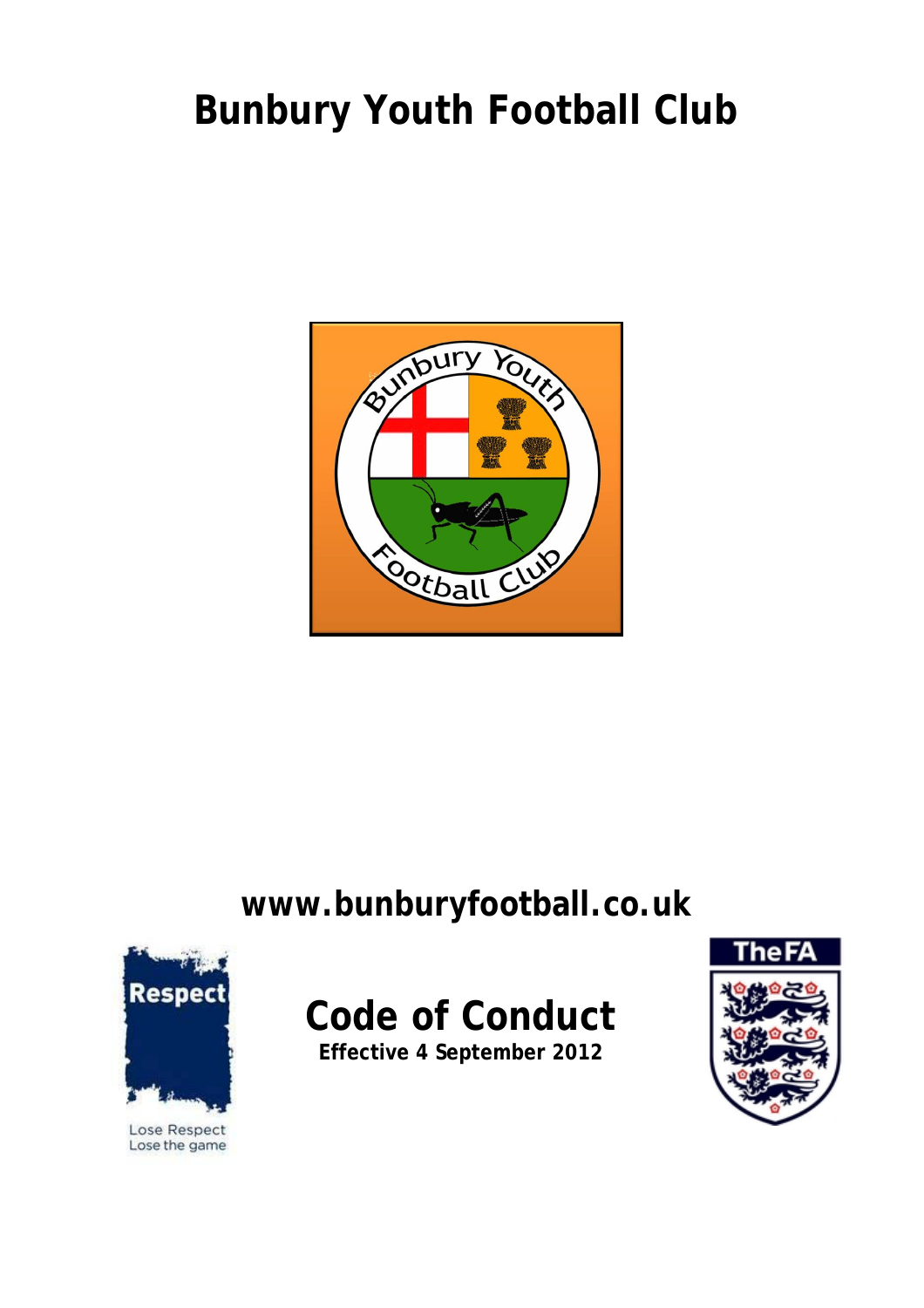### **CODES OF CONDUCT**

#### **PLAYERS**

Players are the most important people in the sport. Playing for the team, and for the team to win, is the most fundamental part of the game. But not winning at any cost – Fair Play and respect for all others in the game is also fundamentally important

Obligations towards one's own team: A player should

Make every effort to Play Fair and Keep to the Laws of the Game and help their own team win

Respect towards opponents: A player should

- Treat opponents with respect at all times, irrespective of the result of the game
- Safeguard opponents, avoid violence and rough play, and help injured opponents

Respect toward the match officials: A player should

- Abide by the instructions of their coach and team officials
- Show respect towards the team officials and the opposition
- Abide by the decision of the match officials at all times

Obligations toward the supporters: A player should

• Show respect to the interests of supporters

Players are expected to conduct themselves in an exemplary manner. Foul and abusive language and bad sportsmanship will not be tolerated

Players representing the Club are required to wear the correct football strip and accessories, including shin guards, at all times. Jewellery must be removed during matches and training

Players should be punctual for all matches and training sessions, and must advise Coaches if they are unable to attend

Players should treat the clubs equipment, kit, facilities and their general environment with respect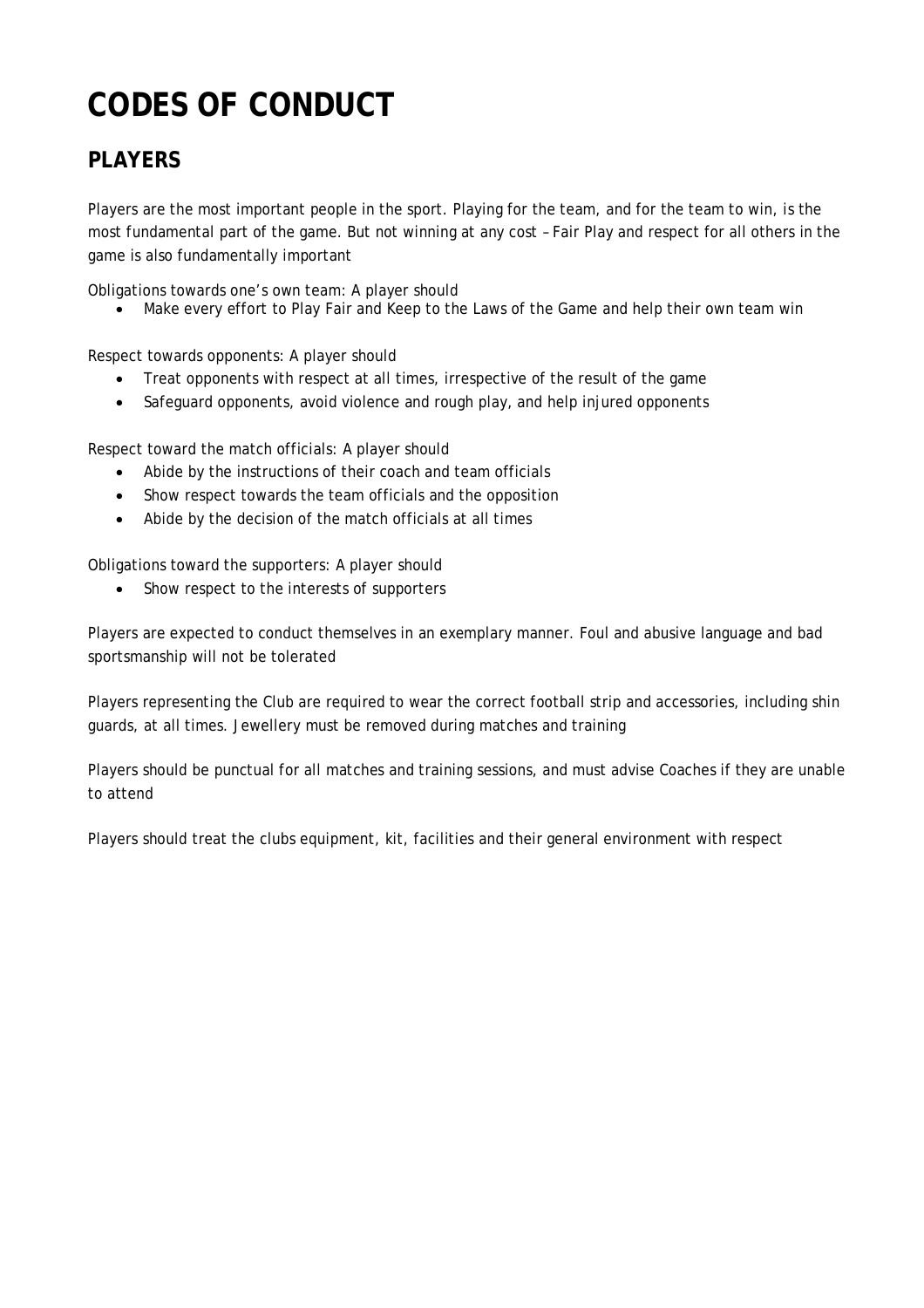#### **PARENTS/LEGAL GUARDIANS AND SUPPORTERS**

Parents/Legal Guardians/spectators have a great influence on children's enjoyment and success in football. Children play football because they first and foremost love the game – it's fun. It is important to remember that however good a child it is valuable to reinforce the message that positive encouragement will contribute to

- Children enjoying football
- A sense of personal achievement
- Self-esteem
- Improvement in the child's skills and techniques

Parents/Legal Guardians/spectators are encouraged to always be positive and supportive towards all of the children, not just their own. You are also encouraged to:

- Applaud the opposition as well as our own team
- Avoid coaching children during the game or at training sessions
- Not shout and scream
- Give attention to each of the children involved in football, not just the most talented
- Give encouragement to everyone to participate in football

Bunbury Youth Football Club takes Child Protection very seriously and if **bullying** does occur, all players or Parents/Legal Guardians should be able to inform and know that incidents will be dealt with promptly. Incidents need to be reported to the Coach immediately.

Parents/Legal Guardians and Supporters are expected to accept and abide by the decision of the match officials and coaches at all times

Parents/Legal Guardians and Supporters are expected to conduct themselves in an exemplary manner. Foul and abusive language, bad sportsmanship and discrimination will not be tolerated

Parents/Legal Guardians and Supporters are encouraged to assist the Coaches with any jobs that need to be carried out

Respect the Coaches methods and techniques during training sessions, if you have any concerns please advise the coach at the end of the session and they will arrange a discussion away from the training ground

Parents/Legal Guardians and Supporters are reminded that you are held responsible for your actions, it is your responsibility to set a good example to the young players

It is the Parents/Legal Guardians responsibility to ensure junior players are dressed with the correct football strip and accessories, including shin guards ahead of training sessions

Unless Parents/Legal Guardians pay registration and subscription fees promptly, this may result in your child being unable to attend Bunbury Youth Football Club events. If you would like to discuss subscription fees, please contact the appropriate coach or Club Treasurer

It is the Parents/Legal Guardians responsibility to check the club's website (www.bunburyfootball.co.uk) ahead of any training session for news such as session postponement, location changes or other warnings